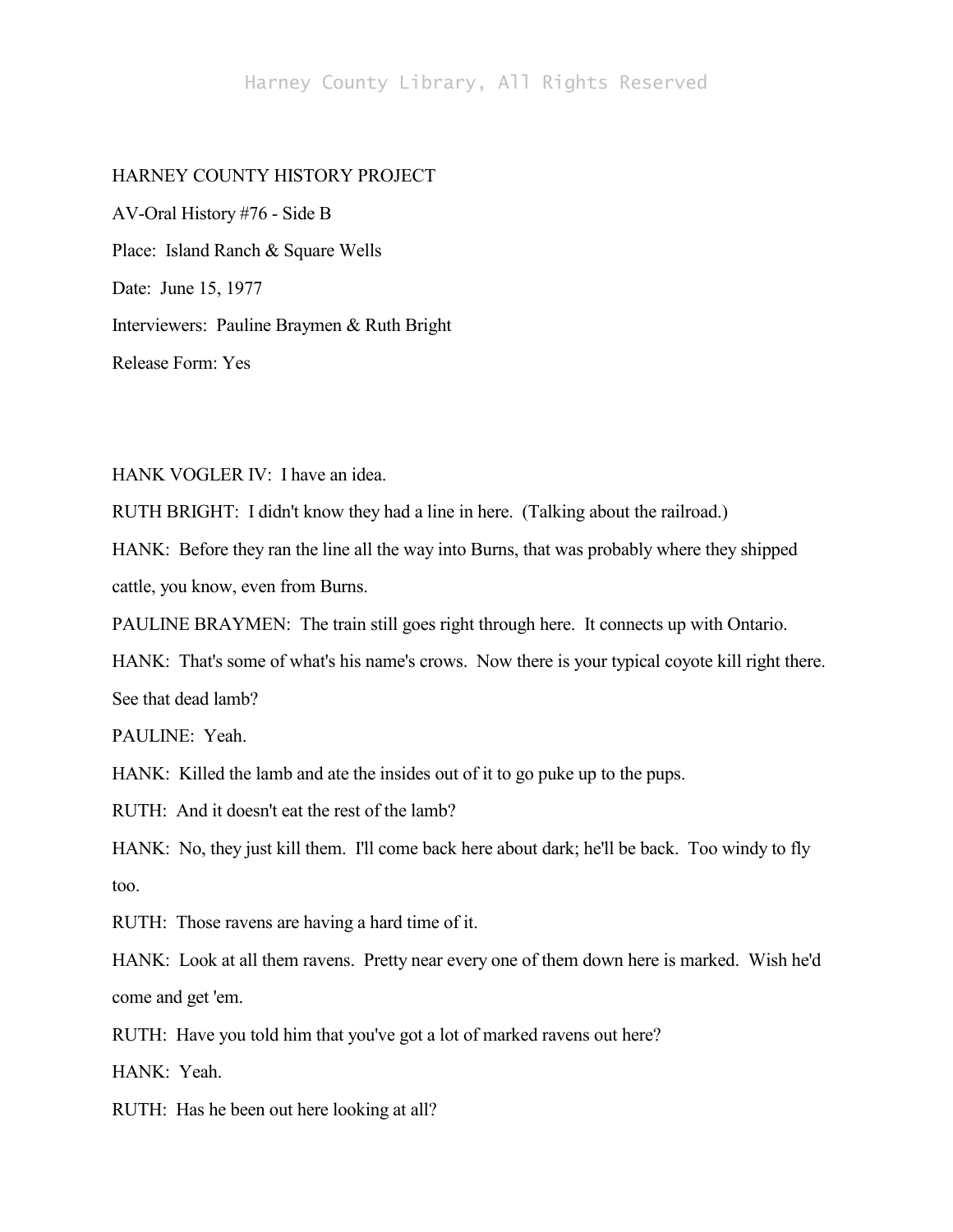HANK: I don't know. I called him up one time. Buck told me to call him if I ever seen any. I see them up here all of the time.

PAULINE: We see them. Allan has seen them up there at our place, up there too.

HANK: ... when all of this was under water, a big slough. Bet that was quite a thing.

RUTH: I can't imagine, really, a lot of water around here. You know, I've only been here four and a half years and it has always been in the summertime except this last year.

HANK: There is hardly any place beside on either side of the dike that you can't swim a saddle

horse. Just right out across the field.

PAULINE: It is so unusual to see it this way this year. It is just unbelievable.

HANK: Really, yeah. Everybody says, "Gosh, this is sure pretty up here. Gosh, it's nice."

PAULINE: It looks terrible.

HANK: It makes you sick.

PAULINE: It makes you want to cry.

HANK: See we'd bring our cattle over here and then trail 'em to the valley. And then when we had the valley, they controlled at one time over a 100,000 acres.

RUTH: What valley?

HANK: Well, we used to have the majority of the land between Crane and Buchanan, and back of Rye Grass. All that stuff that's called Meadowland now.

RUTH: Oh, where they've got the Meadowland Ranches and everything out there?

HANK: Yeah, and that was ours. And then a man come along and said, "How would you like to get out of debt?" And it was a little tough to turn down. Although I would have. But they looked at things different than I. Now there is the old Square Wells Corral, right there, original copy.

PAULINE: Look at the deer over here. Original copy.

HANK: Yeah, doe and two fawns.

RUTH: Oh, that's the first fawn I've ever seen.

HANK: One of them laid down, you want to go see? No.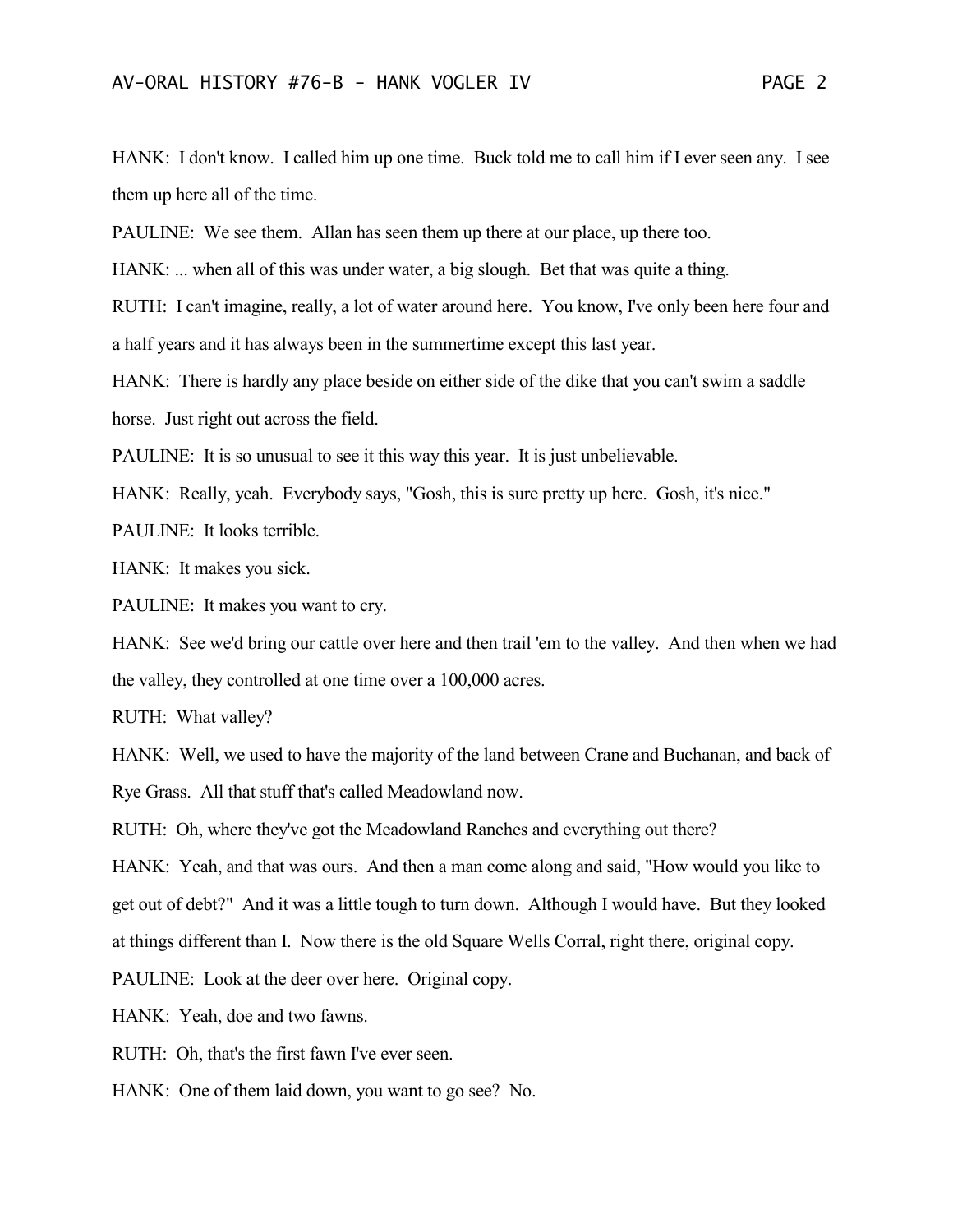RUTH: Yeah, there's two of them. Aren't they cute? I wish I had my binoculars now. I've been wanting to see; oh what I'd really like to see is a baby antelope.

HANK: There's a bunch of them down there in the field. All of these lots were built to hold cattle. You see now when they trailed their cattle; they used to trail their cattle to Call Meadow. In fact when we first come here, that was our allotment up there at Call Meadow, and over towards Pine Creek.

RUTH: Wow.

HANK: But Miller and Lux, no different than Pete French or anyone of those old timers. When they came into a country, they homesteaded and deeded up where water was. Pretty near all of the old springs back in here, all the way back to the Agency Ranch over at Harper and in there, and all of that country over there every spring, was a Company spring. Well, now even with Taylor Grazing if you can --- course it didn't come in till '34, but before that, if you controlled the water, you controlled the pasture.

RUTH: The land, yeah.

HANK: So, they just homesteaded all the springs. They got timber lots, and different things. Now there used to be three of these barns, but there is only one left. This one, it hasn't been too many years since it burned down. But there used to be three of them. There was two right here close together. One was more over by the corrals, and then this one, and then one back over here. And then that right there, where that old pump shack was, was Square Wells. And then the old boy with the mule used to set in there and pump water. And then cattle, in fact you can still, in places, if you hit just right you'll find cow trails that are all sodded in now. And follow any one of them out, and they come right to there, from any direction. Now, you know, I mean walking through the mud in the springtime, and in the winter when it would be muddy.

PAULINE: Oh wow. Let's get a picture of this.

RUTH: Yeah.

HANK: Now that may not be Pete French's barn, but ---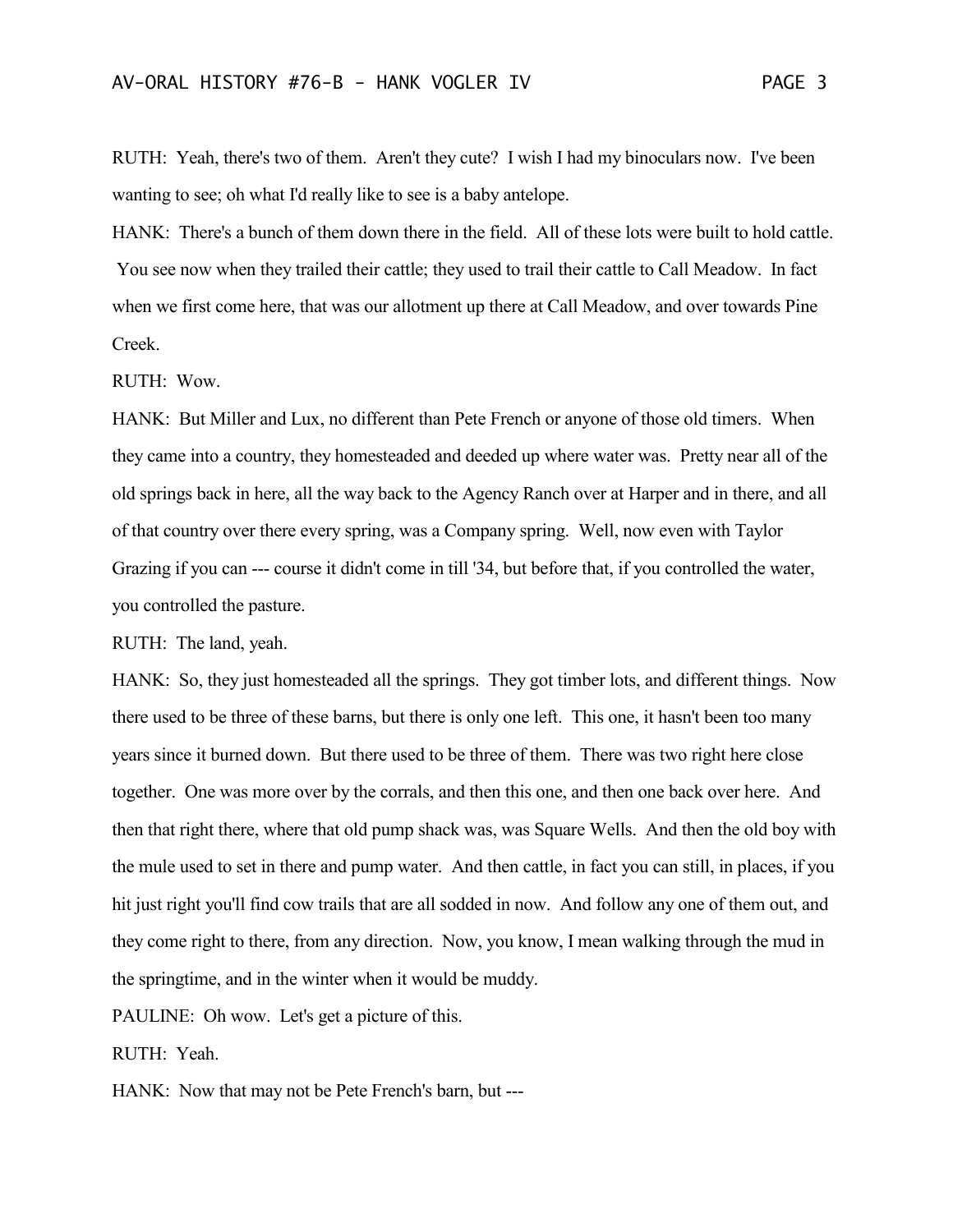RUTH: Oh, that's beautiful. You know, remember when we were coming out here, and we were asking who was the hardest and who was the easiest for interview?

PAULINE: Yeah.

RUTH: I am never going to try and write notes on someone who walks around the goddamn ranch all the time.

HANK: Why is that?

RUTH: It's all rained on, and half torn up, and chewed up.

PAULINE: You said the reason that it is called Square Wells is that there are two stories. One that it had a square casing in it. And one that it was the corner of four fields. Which is the most reasonable of the two stories? And that they used a mule to pump water. They hitched up the mule and he'd go around and around in a circle and pump the water.

HANK: The cattle come from miles, even way over there by that old schoolhouse, all through there. Now, we're in the cookhouse right now. And here is another one of them big long barns right here behind. But now this long barn, I never saw. Ora Hayes told me about it. And he said now this; it wasn't just a loafing shed. It had stalls. One end of it was a loafing shed, but it had stalls and a place to keep your tack. But it was the same size as the other two. And then the cookhouse was here, I'll look around here somewhere's, yeah, there's the pump, where they pumped their water. Now this one, I don't know who the buckaroo boss was, but this is the place I'd like to find the outhouse. Because, here they were away from the headquarters, you know. Lawen is right over there; they used to have houses of ill repute, and everything over at Lawen. And it's not too far over there. I'll bet you that this is the one that's got the treasure of purple whiskey bottles. They always throwed them in the outhouse, you know. It was a good place, you know, nobody would ever catch them, and hide them in the barn. In fact, I'll betcha if that old bar ever falls down, or a man tears it down, he is going to find some treasures in there.

RUTH: In this one here? No, the big one.

HANK: With the house.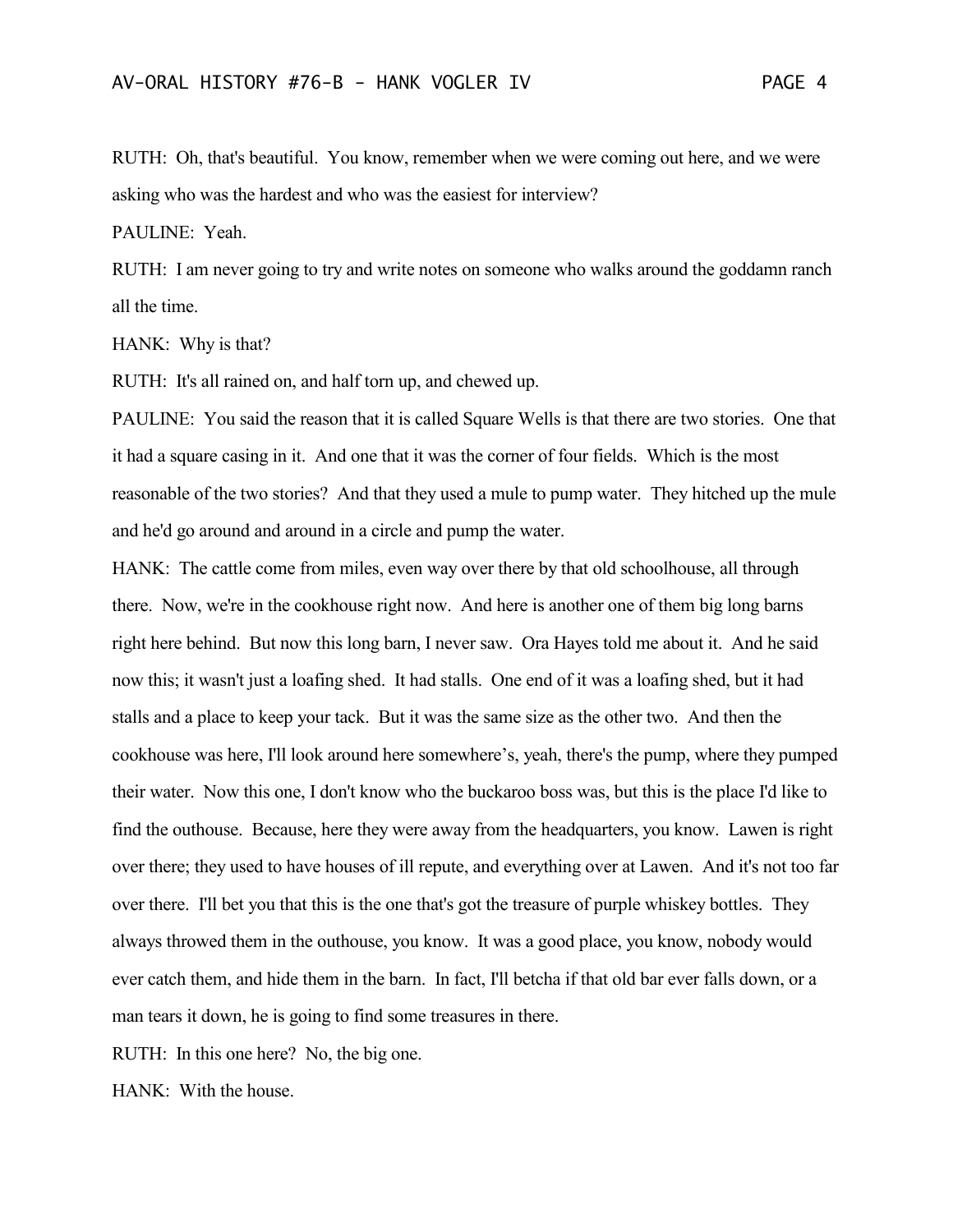RUTH: I was going to say there wouldn't be anyplace for one to be hidden in here.

PAULINE: And this is where the crews, the PLS Company crews lived?

HANK: Yeah. This is sort of their buckaroo camp, and they fed hay down here too. But they stayed down here pretty well all of the time. Well, you see this is where they trailed their cattle north to Call Meadow, and back up in there. And this is the place where they'd come across from the Agency and hit usually first.

PAULINE: How long do you think that barn is? Have you ever measured it off, or stepped it off? HANK: No, I haven't, I never have.

PAULINE: It's long when you look at it from this angle.

RUTH: It's huge.

HANK: Well, I'll betcha that it's over 200 feet long, I'll betcha that it's close to 300 feet. I don't know.

PAULINE: I'm a terrible judge of distance; I've never done enough. I could tell you how far a yard is on material, but I have a hard time visualizing it.

HANK: I'll betcha that's pretty near 300 feet long. I'd just about betcha. Let's just count the juniper posts.

RUTH: You've got good ---

HANK: One, two, three, four, five, six, seven, eight, nine, ten, eleven, twelve, thirteen, fourteen,

fifteen, sixteen, seventeen, eighteen. Eighteen.

RUTH: Did you count on both ends?

HANK: I'll bet it's 280 feet. No, you don't want to count the ends, just the spaces between.

RUTH: Yeah, okay.

HANK: I'll betcha they're ten feet across, because I know I can lay down between the two of them. We'll say ten feet, and there's eighteen of them.

RUTH: 180 feet.

HANK: 180 feet. So I'll betcha it's 200 feet anyhow.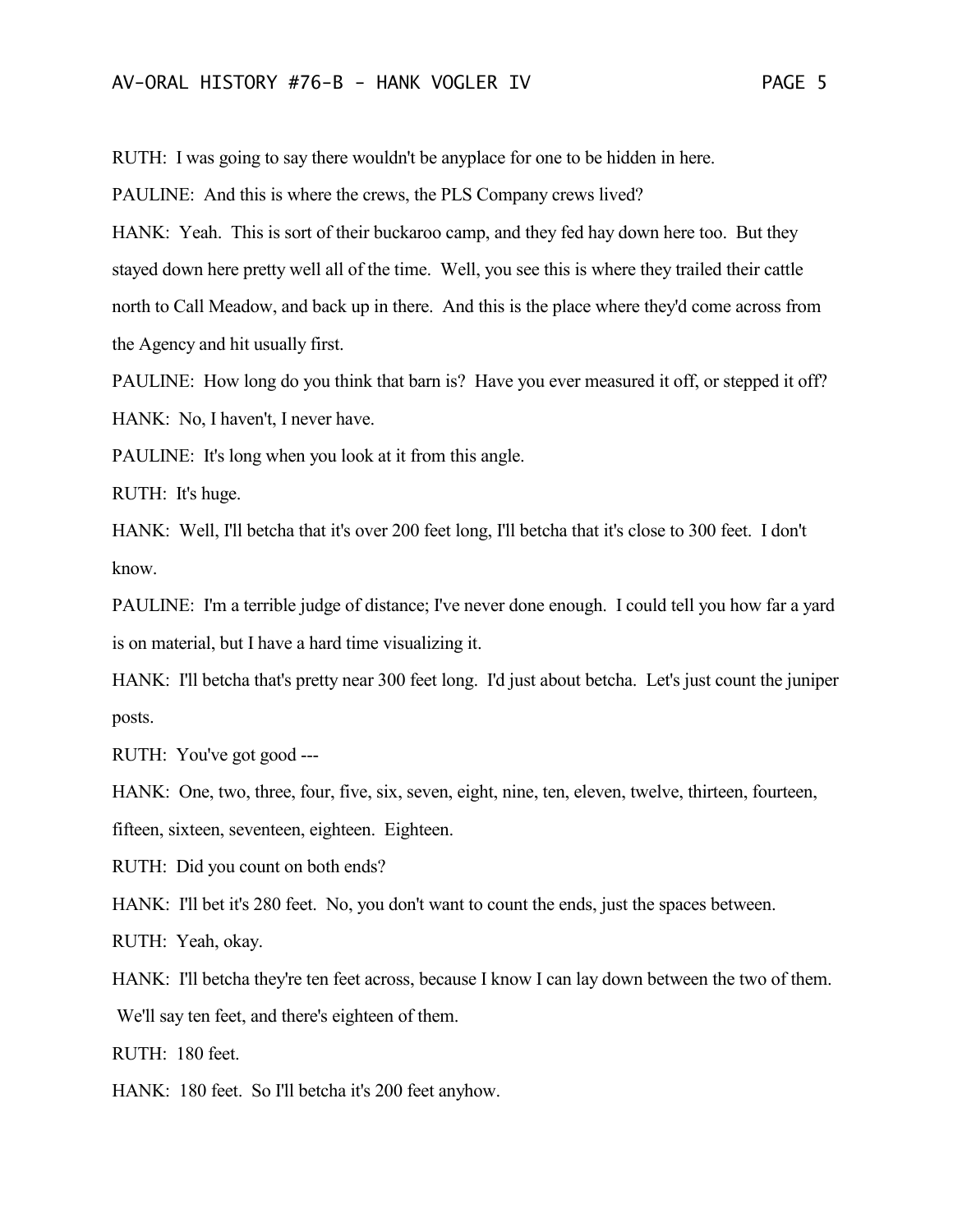RUTH: Yeah.

HANK: One, two, three, four, five, six, seven, eight --- that's eighteen, there's eighteen of them. Eighteen spaces between; don't count the posts, just count the spaces between.

RUTH: Yeah.

HANK: And each post has got at the bottom at least a foot, so you got to add another 18 feet.

RUTH: It's a good 200 feet then.

HANK: Over 200 feet long. And there must be, and it's more distance, and there's two posts back, and there's twice the distance there. So it's probably 50 feet by 200 and some feet. I would say roughly, guesstimate.

PAULINE: It was always open on the east side this way?

HANK: Uh huh. And so was the other one.

RUTH: What else did they have besides the cookhouse and the three barns? And of course the well house.

HANK: Well, the cookhouse and there was probably, the cookhouse probably a cook shack, and then they probably had a buckaroo bunkhouse, and whatever. Now that part of it I never saw, to my knowledge. Now maybe when I was a baby, but I only remember the two barns.

RUTH: Yeah.

HANK: ... that, but it didn't work. But it got to the point where my god, you run 5,000 head of cows and you had such a crew of men all the time, and you couldn't get good help and, you know, it was just, it got to be more than --- And Grandpa was getting old, and Dad threw his hands in, and said he didn't want to do it. And I did, but I was, you know ---

RUTH: You were a little young.

PAULINE: You were a little too young at that point.

HANK: Get too excited.

RUTH: Your dad just got fed up with ranching, huh?

HANK: Well, not so much with ranching, he just got fed up with the whole attitude, of everybody's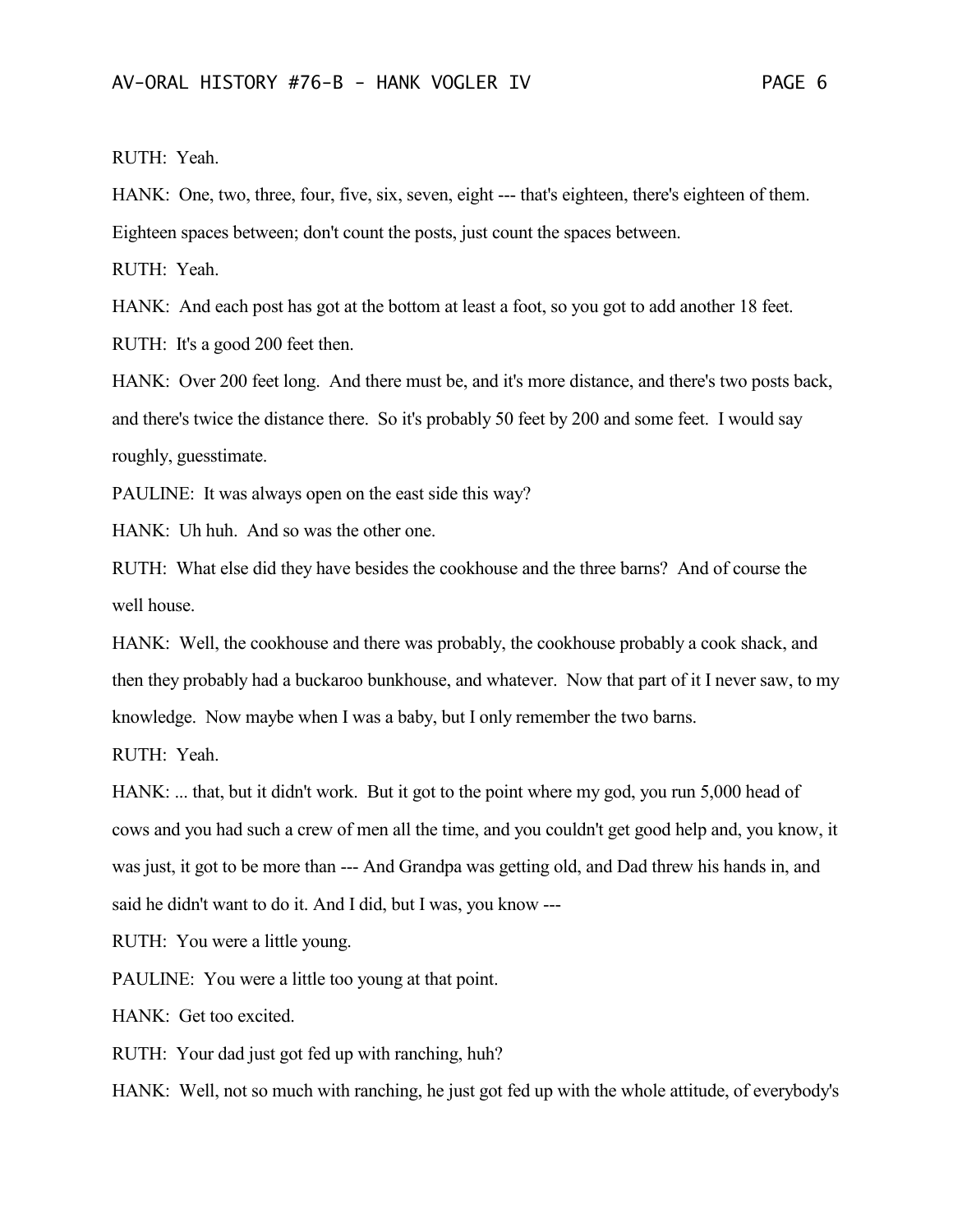attitude. It just got to be that, well when we first started, the mill, we competed with the mill. A guy come to the community, he went to work on a ranch, or he went to work at the mill. Well, then all of a sudden the mill wages shot up, we could no longer compete with mill wages.

RUTH: So, you couldn't get anybody but has beens, so to speak.

HANK: Well, yeah. In other words, now a guy comes to town, if he can't get on at the mill, and he can't get on at a service station or something, and he is really desperate, well then he might come out to ranch and work long enough to get on his feet to go somewhere else.

PAULINE: That's how long they'll work too, just long enough to

---

HANK: To get another jug, or to get on their feet. That's your options, you know. Now like my hippie, now there's a dandy. Other than the fact that he don't know anything.

RUTH: Yeah.

HANK: He is just as happy as a lark. He just ---

RUTH: I have friends in Portland, hippie friends in Portland that would give their eyeteeth just to work, you know, on a place like this. They work, you know, they work like --- well I have one guy who hates working indoors, and he's really handy. He goes out, he'll build things, he'll work on cars, and he knows all kinds of odds and ends. Real handyman type. But he hates the city, and he hates making a living in the city, so he, what he does is he's a janitor for a movie theater, and all they dream about is some day getting away from the city. But they never can get cash enough together to leave.

HANK: Yeah. Well, you sure don't make any money on a ranch, but old hair-do, now I'll tell you what ---

RUTH: Well, you know, most of those hippies don't want to make money. All they want to do is live away from the city.

HANK: Well, I suppose. But you have to show him everything, sometimes twice what to do. But by golly, I'll tell you what, now he, I suppose you got a million pictures of them old Jackson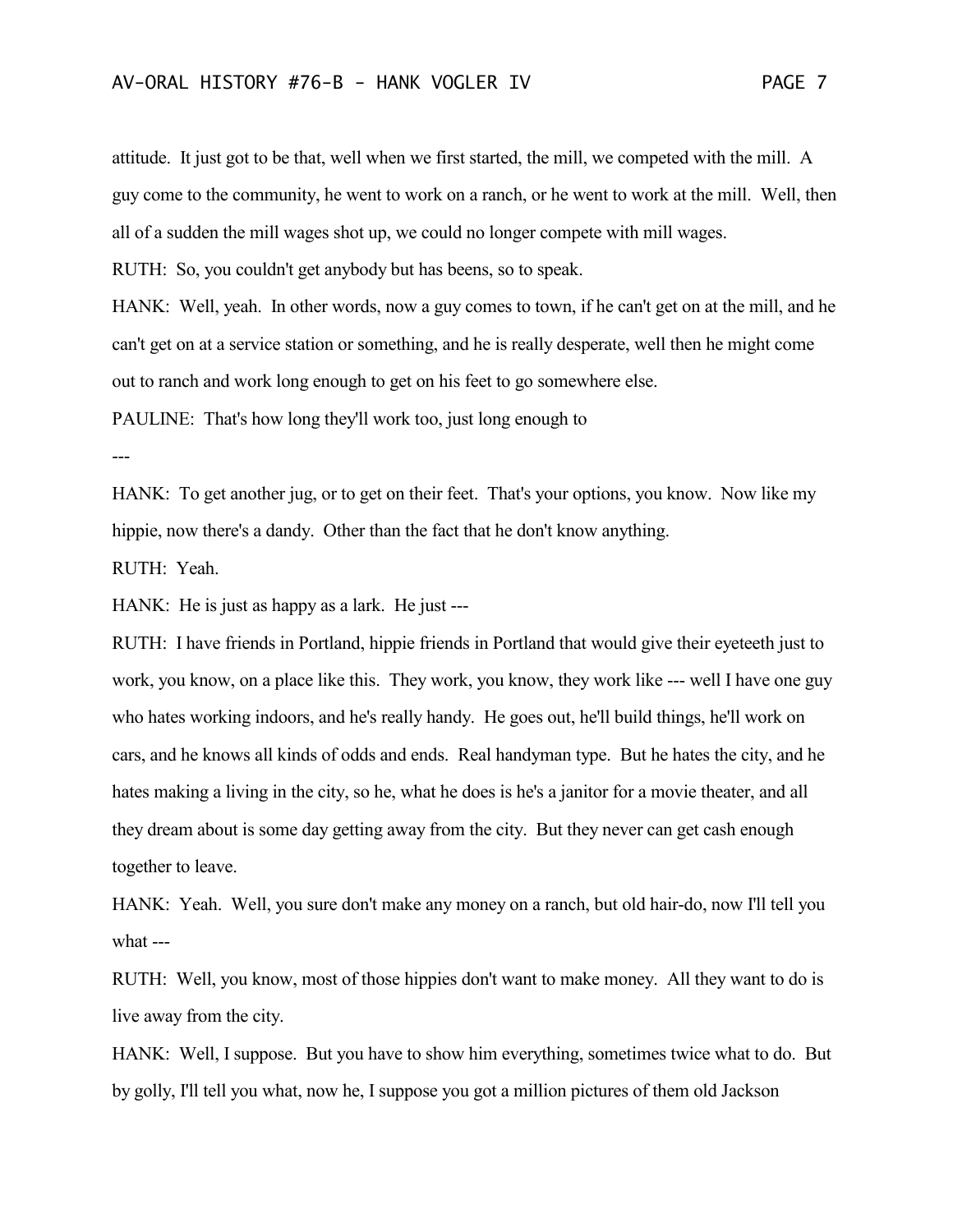Feeders, haven't you?

RUTH: The what?

HANK: Jackson Feeders.

RUTH: What is that?

HANK: Where they used to have a horse walk around and they pick up a grapple of hay and put it on a wagon.

RUTH: I don't even know what they are.

PAULINE: Whoa. Show her, she lives in Harney County and doesn't know what a Jackson Fork is, her education is lacking.

HANK: Well, now the Jackson Fork goes on the end. They call them Mormon Derricks, but if you are going to be polite, they are a Jackson Feeder.

RUTH: Okay.

HANK: And they are a Mormon Derrick. But a, no, my hippies, he's a tremendous guy. He's 18 years old; he's been kicked from pillar to post, run off by both parents, and in and out of trouble.

RUTH: Where's he from?

HANK: Portland. He come down here last summer and went to work for me, and he's been here for almost a year.

RUTH: How did he find out about you guys?

HANK: His mother was shacking up with one of the guys that worked around here. And she asked if I could get him a job. He's buying him a car, you know. Put that old truck together and he just, he just doesn't seem to have any ambitions to leave or anything else, he's ---

RUTH: He'll probably be here forever.

HANK: Yeah. I think he probably has the equivalent to about a third grade education. He's never stayed in one place long enough to get any education. He's quite a kid. He has a lot of problems, he's real hyperactive and he gets a little scatterbrained once in awhile.

(Explanation of how the Jackson Fork works.)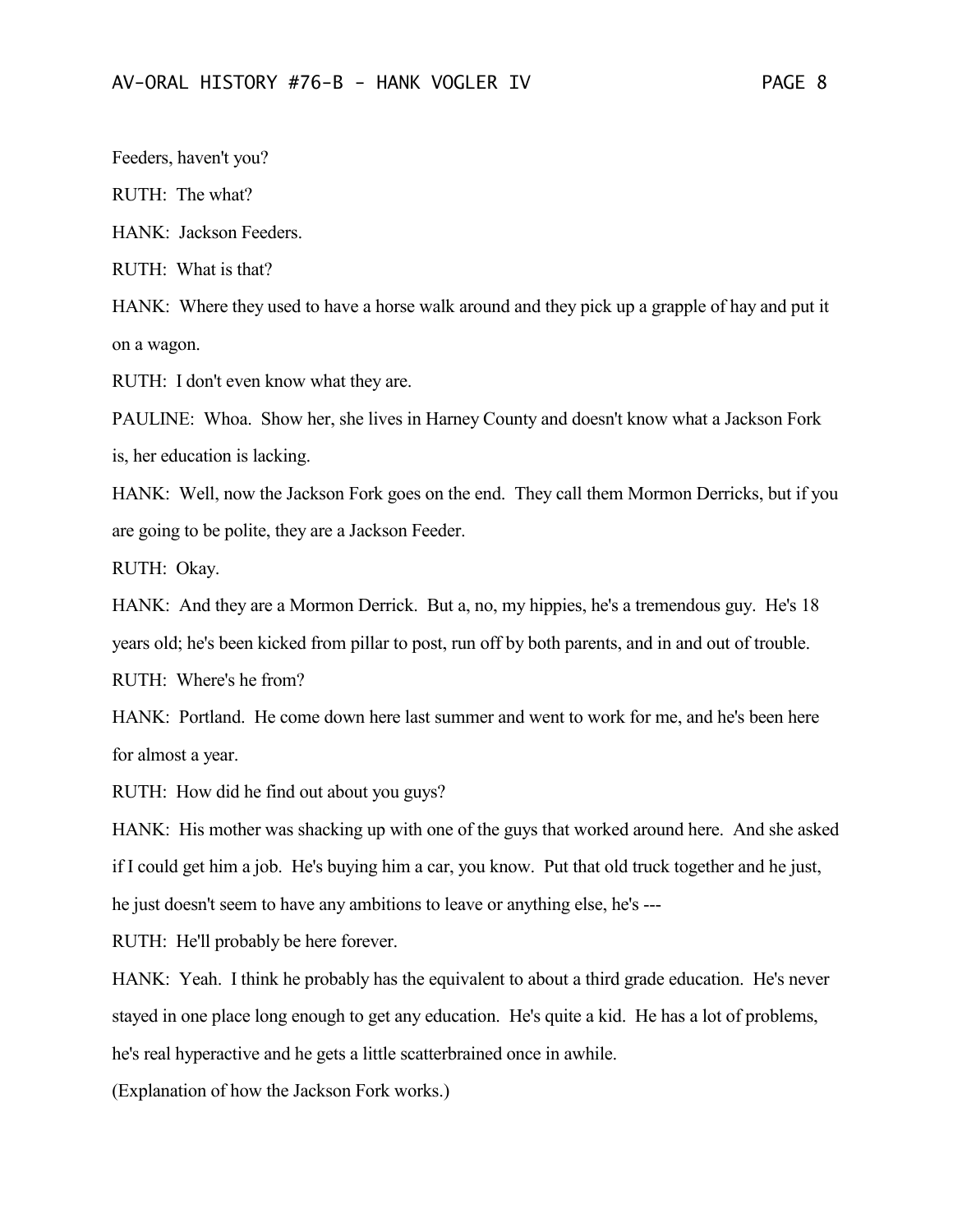HANK: ... out and that cable would hook through a pulley on the end of that, and then it would come down and a guy would get up on the stack and he would take this graffle and he would push one half of it in here, and one half of it in here, and then that would be hooked. We used tractors, when I used to use it. But before that they'd have horses. They'd have their team that they had for their wagon. They'd unhook their teams off the wagon, hook it on to their derrick, or maybe one horse, I'm not sure, but they'd hook it on. And then you'd drive away a little bit, well then that would pull that cable tight, and that would pull those graffles together and pick up a wad of hay, and then that would bring them together. Then you would turn it around.

RUTH: Turn it around.

HANK: See that whole center beam pivots.

RUTH: Yeah.

HANK: Then it pivots, and then you would swing it around over your wagon, and back up, and then take the hooks out of the wagon and start over again. It was faster supposedly than pitching hay off.

RUTH: I've got to take a picture.

PAULINE: Well, there's a, yeah, go ahead.

HANK: When they first come here, there wasn't too much concentration of cattle or anything, you know, you could winter out, an old cow could winter pretty tough, if there is plenty of old feed. But as long as the snow doesn't get deep, they'll winter out pretty good. We have cows get away once in awhile and get out on the flat out there and they'll come in just fat and sassy. But there's just one cow, if you had a 1,000 out there, they'd never make it.

RUTH: Yeah.

HANK: When we had the valley we'd get, once in a while, we'd get a few that would winter out, out there. Never would come in. And by golly they did all right, they didn't have any problems. But, because there was lots of old feed, it'd stick up above the snow, and they could root it out. But they say this valley was practically all grass. You know the Indians burnt this whole country off.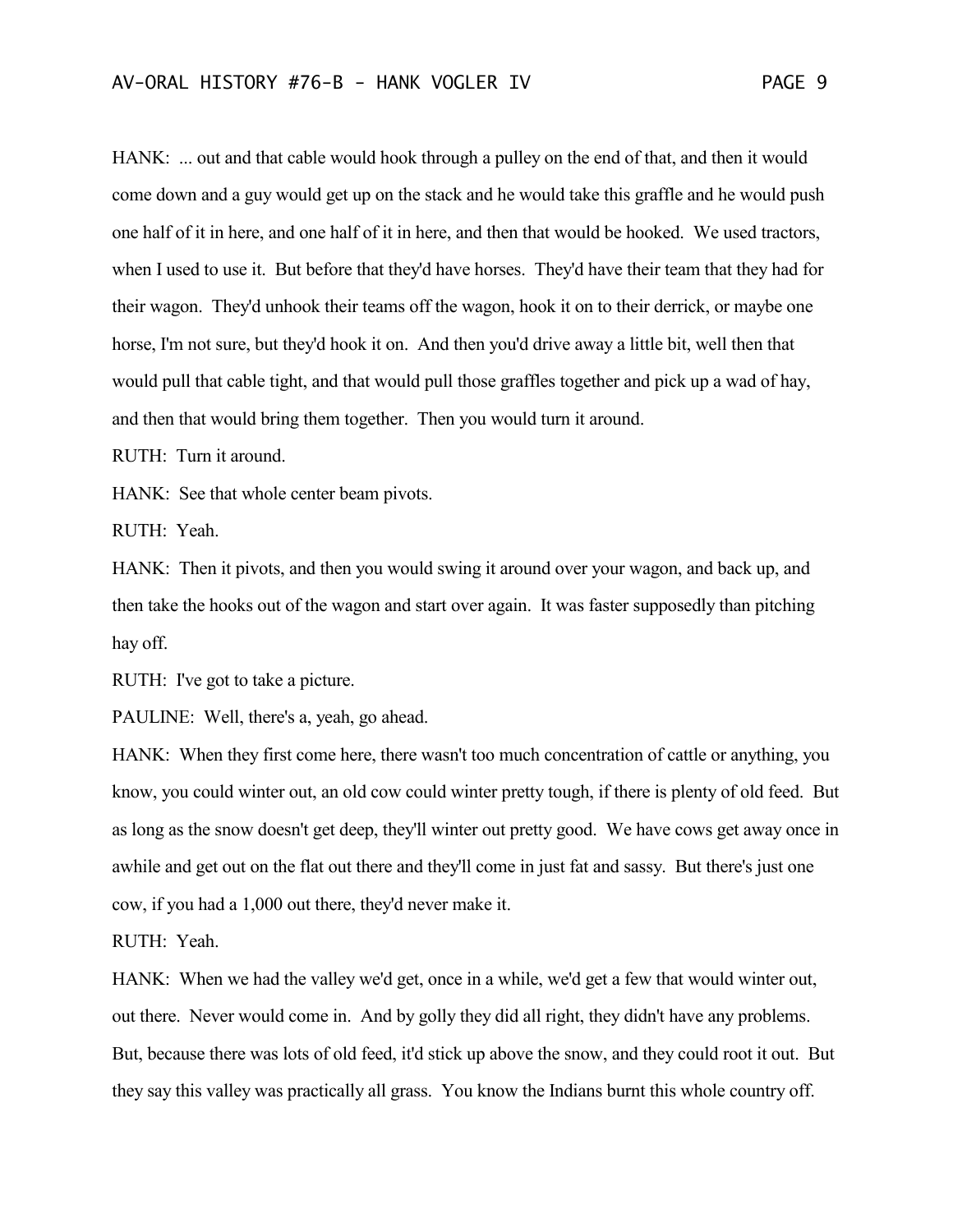It's just like the Great Plains the people thought the trees would never grow on the Great Plains, because there were no trees. And by golly all it was, was the Indians just set it on fire all of the time. They hunted with fire.

RUTH: Well, the Indians also, a lot of them knew in certain areas knew that to get your game birds up, you know, which was a livelihood for them, you had to have meadow areas, you know, and good grass. And they would intentionally; it was like their own conservation practice.

HANK: Right. Well, if it wasn't for haystacks in this country, this country could stand to be burned several times. I've gone out and set fires in these greasewood knobs when these meadows are all full of water. Burned last years grass off, and it burns all of that old brush out of there, and salt grass and the native grasses come back twice as thick.

RUTH: Huh. Three schools at Lawen were Otley, Ruh, and Campbell schools.

HANK: Well, they'd be Ruh schools.

RUTH: That one out there.

HANK: I don't know if the secretary is just spicing things up, the timekeeper, but it said in there, he left on account of Indians. But that's safe; that was the biggest crime of all. I'll betcha there was records, and letters in there that would just, really be just exciting to just go through.

RUTH: They just tried to cut it with a torch, huh?

HANK: Here is something, however they did it they set the safe on fire and they burned up what was in it. You guys aren't weak-kneed about these dikes, are you?

PAULINE: No, I'm not.

RUTH: Yeah, I am. I'm weak-kneed about anything in a car. And I used to be --- Oh, look at the deer.

HANK: The deer population just tripled, quadrupled.

RUTH: The deer are kind of smart; they split up.

HANK: Yeah.

PAULINE: Oh, I could probably taste it before. Oh, I tell you, we had a buck and three does that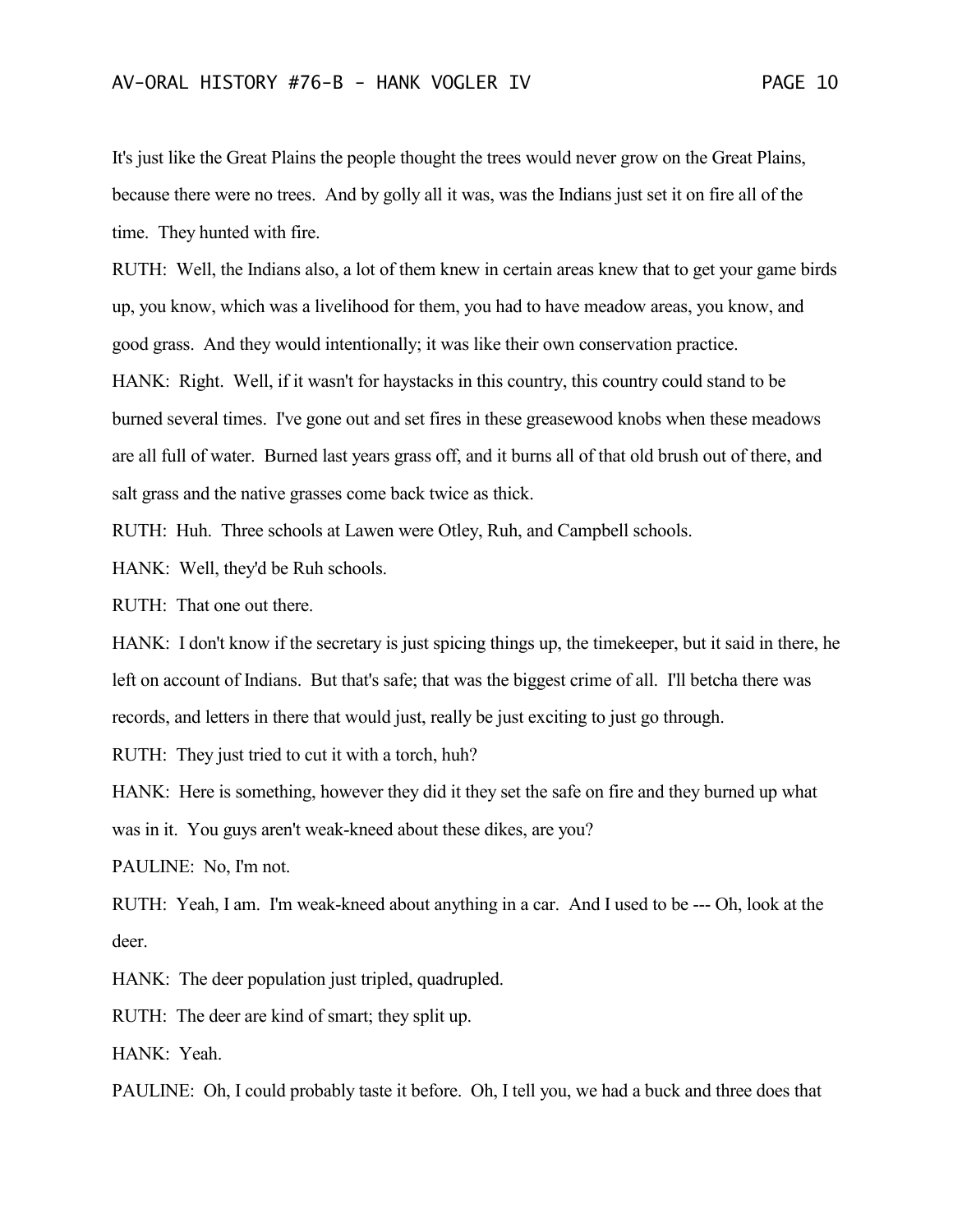stayed right there around the house all summer, last summer. In fact, the buck laid in the shade of the haystack while the hired man fenced the haystack. Fenced him right in.

RUTH: I'll be darned.

PAULINE: They were just really tame, you know. They come up right in the alfalfa field right there by the house. Then hunting season opened and I kept, well all of the neighbors were watching out for them, and if they saw them along the road, they'd chase them, you know, get out and yell at them, chase them. But one afternoon, about the last weekend of hunting season...

HANK: Just like out here. I let old Jett Blackburn and somebody like that, some old guy that can't get around, I let him hunt out here. Any young upstart comes out and wants to hunt a deer out here, I tell them, "Well, Jesus Christ, look at all them mountains, look at all the exercise you can get." But Jett, you know, he just can't go out and beat the hills.

RUTH: He can't do it anymore.

HANK: Smitty, he comes out once in a while with this guy, and that, you know. Guys that just can't get out. Old Verne Ledgerwood, he came out last year, I believe.

But by golly, I'll tell you what, acre for acre I'll bet you there's more birds on this ranch than there ever is on that Refuge, because we've got some place for them to nest. You got a big pond of water out there, only your water nesting, like the mud hen; they nest out in the water like that. But those geese, hell in the spring all through here, high on those greasewood knobs, it's just full of goose nests. You can't, you can't walk anywhere on this ranch along one of these sloughs and not find a goose nest. There's ducks, they nest out in these greasewood knobs. And then that water, if we turn that water loose, well then those birds will all go to the deep water. Then if a coyote's gonna get them, they've got to swim for them, and they've got a pretty even chance. My dogs can't even catch a bird if he's swimming, hardly, because they dive under the water. But down there where they hold that water about that deep, well hell, they can dive under water, and the coyote walks along, and when he comes up he gets them.

RUTH: Have you ever talked to C. D. about his statistics from bird studies?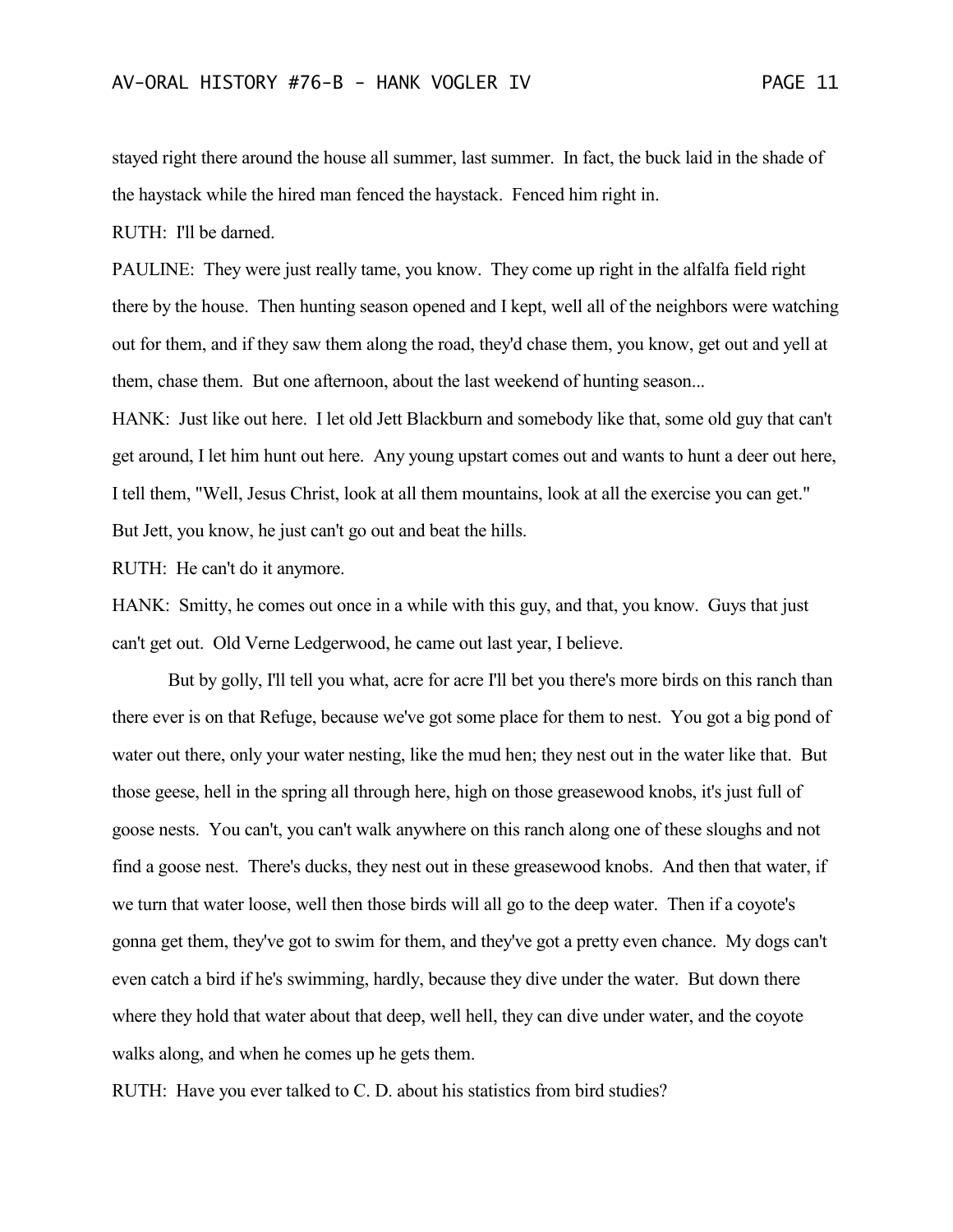HANK: C. D.?

RUTH: Littlefield.

HANK: Oh yeah.

RUTH: Okay. We were in an office next door to him last summer, and they were doing their duck counts or something like that. And they had more duck counts for every place except the Refuge. All the ranchers in Harney County were raising more ducks than the Refuge was.

PAULINE: But you can't graze any cattle on the Refuge because you gotta have nesting facilities for the birds.

HANK: You know what would be the best thing they could do for that lake?

RUTH: Dry it up.

HANK: No, my god that water is a commodity.

RUTH: Drain it?

HANK: Drain it? They could put in a sump, find the bottom of that lake and put a big sump out there and screen it off.

RUTH: Well, to control that carp, that's the only way they are going to be able to manage it.

HANK: And make it environmentally safe so the birds couldn't get into it. They got about a tenfoot lift in the center of that lake and they could sell that water to these meadow landers out here and they could irrigate this whole valley. Practically ... something like 200,000 acre feet of water evaporate off of that lake every year. Well, 200,000 acre-feet will irrigate 50,000 acres.

RUTH: Well, right now Bill says that the ducks won't even use that lake, except for just sitting -- there is no feed.

PAULINE: There is no food, there's no food there.

HANK: When Ormand and Standley and them used to farm that years ago, my god, and we used to farm, and everybody used to farm, my god there was just, why the birds get up off the grain field and they would just blacken the sky.

PAULINE: Uncle Ormand figured himself a millionaire many times over with the grain that the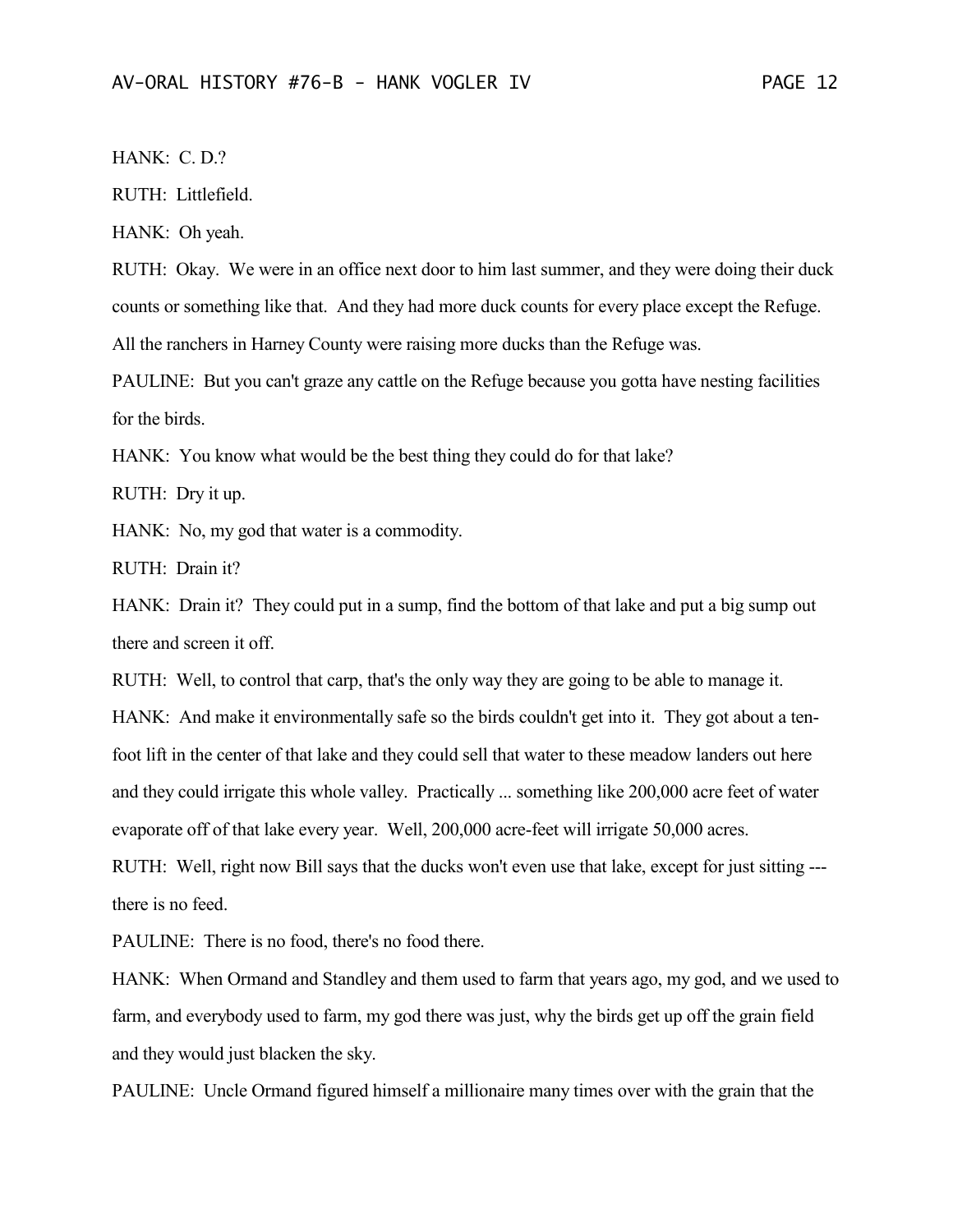birds ate.

HANK: Yup.

PAULINE: It's unbelievable the amount of birds that was in this country.

HANK: Let's say one goose eats a pound a day, or a pound at a feeding. Now a cow eats three percent of their body weight, and the smaller animal the closer, the higher percentage. Like a humming bird eats five times its body weight every day. Now you take a goose, let's just give him the benefit of the doubt. If he eats twice a day, he eats two pounds of grain a day. A thousand birds, that's two tons a day.

RUTH: That's a lot of grain.

HANK: When I was, well in the '60's, even as late as the '60's, there was nothing to see 8,000 or 10,000 geese, 500 to a 1,000 cranes, and I wouldn't even want to try to put a count on the ducks. RUTH: Well, not all that many people raise grain, do they?

HANK: Not any more.

PAULINE: Not any more.

HANK: Not only is it unprofitable, the cost of everything has gone up so fast in relation to farm commodities, that it's not profitable. Well in other words, it's not that you can't raise it here, it's just that --- alright, 20 years ago your cost of putting it in versus your return was closer to making it a make or a break deal, you could come out on it. But now you can't stand a failure. But in this valley, where it's marginal with your frost conditions, you can have a failure. Not always a total failure, but you can have a failure. Well, on today's market, and today's situation, one failure puts you out of the business. Twenty years ago, you might have five failures in a row, and one success and make money.

RUTH: Yeah.

PAULINE: And the success would carry you through the next five failures.

HANK: Yeah, and the success would carry you through, but you can't do that today. It's got to be a lead pipe cinch every year.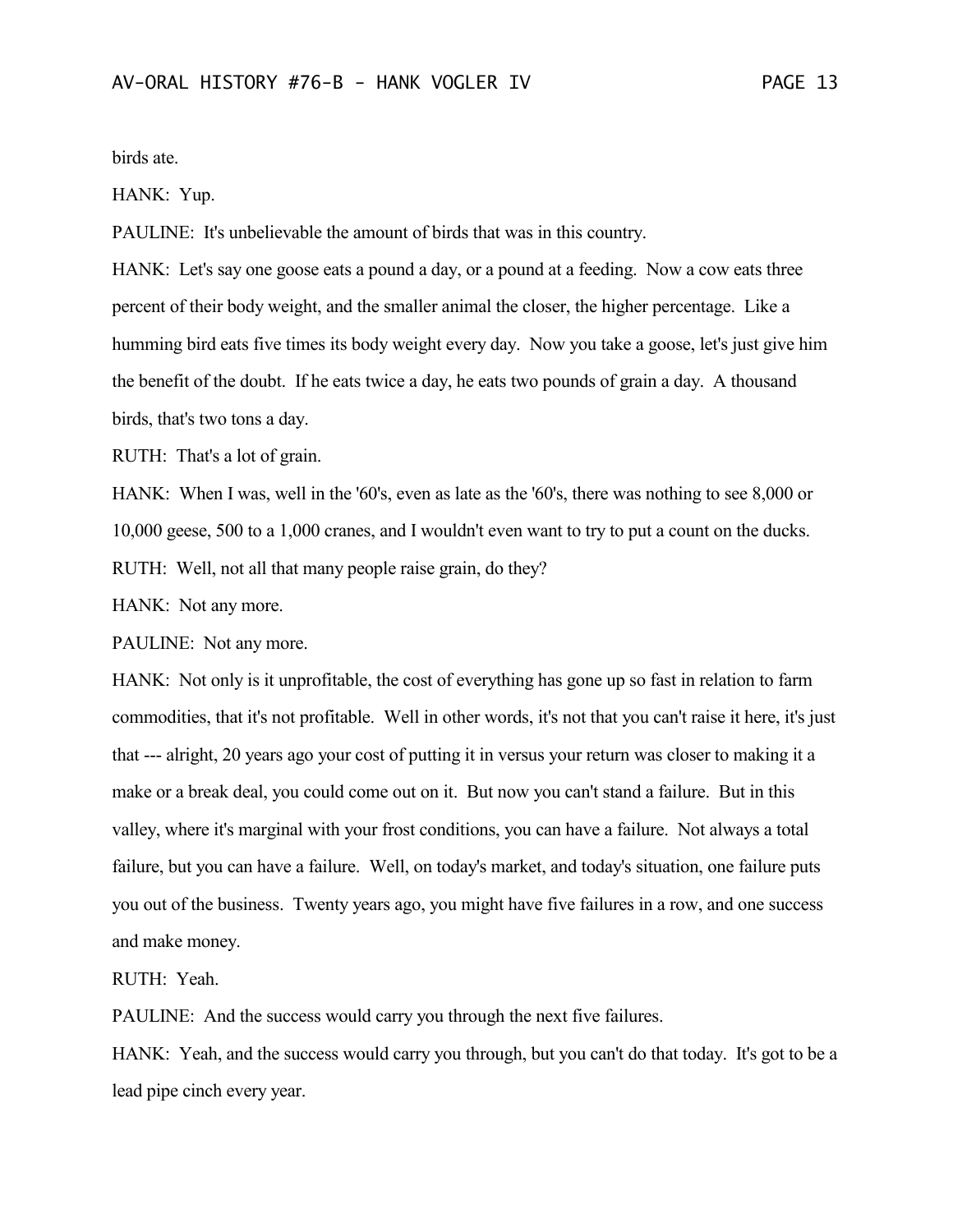RUTH: So one failure and that's it?

HANK: One failure and that's it. It's very marginal to even try it, to even bother with anything like it. But I mean, it can be raised here, and it will be raised here, I guarantee it. Alfalfa and small grains will be raised in Harney County again in large supply.

If they would drain that lake, and put some drainage ditches in this valley, it would improve the quality of our meadows. It would improve the quality of our ground because we would get rid of these water --- and would get rid of this sub-water and yet they could still pump enough good, high enough quality water out of that lake to irrigate several thousand acres consistently, and still quadruple the bird population. Because they would have adequate feed.

RUTH: Well, they would have the feed.

HANK: When I was going to school in Nevada, I used to live out there at Fallon. I talked to some of the old timers out there and the birds that wound up down there in that ... irrigation project was considered a lost bird years ago. That just wasn't in their normal flyway, out there in the Carson Sink. Now they have all that agriculture out there, all those drainage ditches and canals, and all of the banks that is growed up with grasses and willows, and one thing and another. They have duck clubs down there, and every darned thing, you know, a surplus of them.

RUTH: Well, they are really fading out here.

HANK: Well, then too, you've got to realize in the '60's and even in the '50's they started these huge projects up there on the Columbia River, Columbia Basin Projects. Well, now they started putting in corn, and peas, and alfalfa, and wheat; irrigated crops. So a lot of these birds now live on the Columbia River, and don't even migrate through here. After this vacuum is filled with birds, with what population it'll support, and what migratory population it'll support, I believe if we have the feed here they'll come back as they increase. But it has no reflection on the cattle, no reflection on the agriculture industry here because if it did, why did they all go to the Columbia Basin and that's what they are doing up there?

RUTH: Yeah.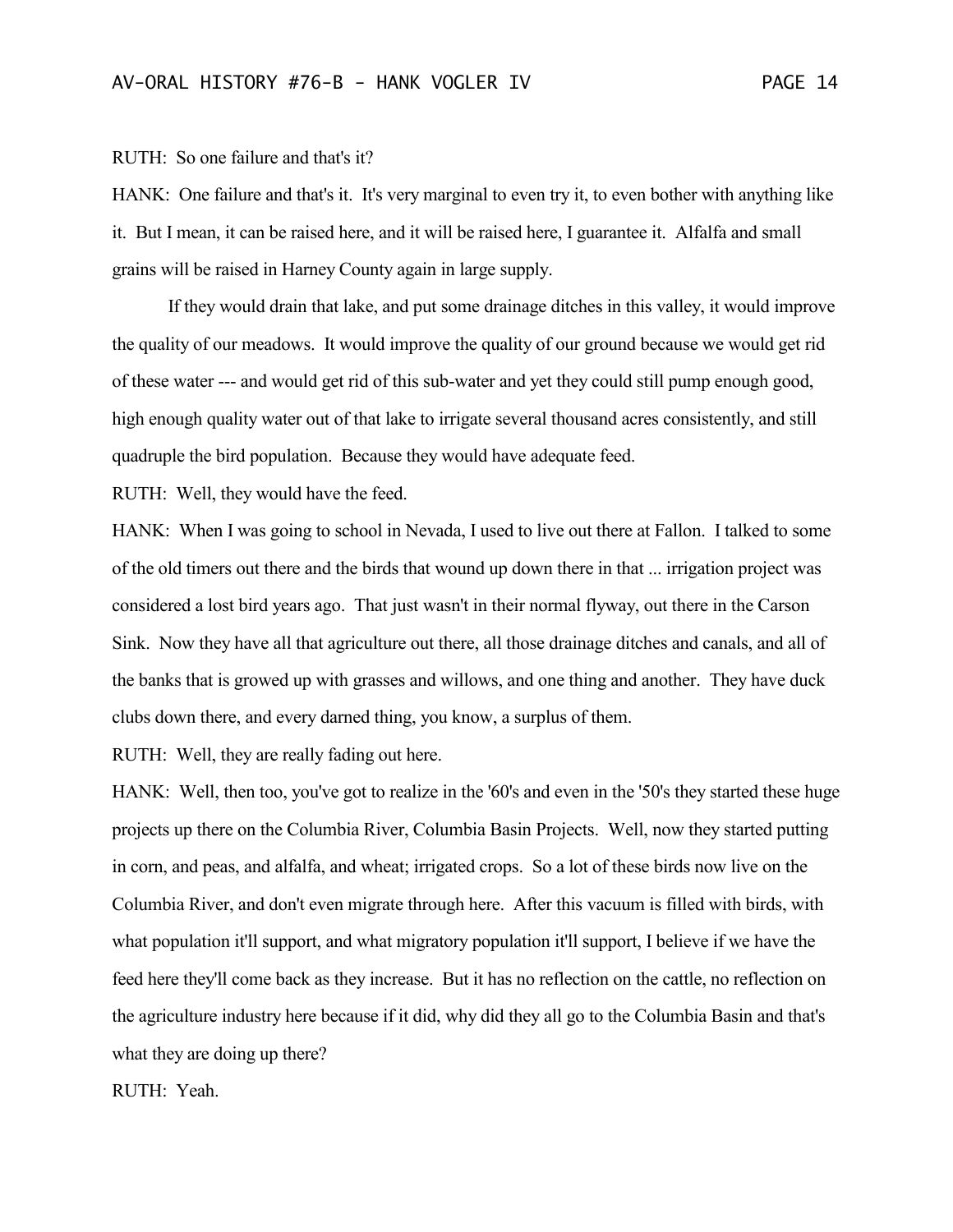HANK: They're not, they're not taking that Columbia out of the river and making big ponds of water to lie stagnate and get full of carp, they're farming with it. They're using it for something productive, and at the same time ---

RUTH: It's producing birds.

HANK: Ten fold. They are increasing their bird population. When my dad used to live at Connell, to hunt a duck, to get a duck out there was just about like killing a trophy elk in Harney County, to get a duck or a goose. Because they came through, they came over in the spring, and down on the river they hunted them, but not out at Connell. My god, you know, maybe there would be one little flight would set out in them wheat fields heading south, but it was just too far to water. But now they've got those projects out there, and here the birds are. They have developed a local nesting population. It's not just migratory birds. This is another theory I've heard. Well, that would, if you raised more grain there, they would just help the migratory birds, but it wouldn't help the local nesting population. That's bunk, because the local nesting population, the ground can only raise so many birds, because they have to have so much room for birds. But if you've got feed for them, they'll make room, they'll make room.

The best farm ground in Harney County is right down there under that lake. And if that lake was drained, and farmed, and diked --- sure if they put dikes and drainage ditches and things in there, then those birds would have deep water to where when the ducks and the baby geese come off, they could get out to some deep water to where if a coyote or a predator got after them, he swims. But if the predator could walk across the water and get the bird, well it doesn't have a chance.

RUTH: It doesn't have a chance.

HANK: Doesn't have a chance. Because he can watch, and the water is clear, and the birds swims away, and he just follows him until he comes up. Bingo, he's got his bird.

PAULINE: Speaking of birds, look at the little ---

HANK: Oh, isn't that a pretty bird?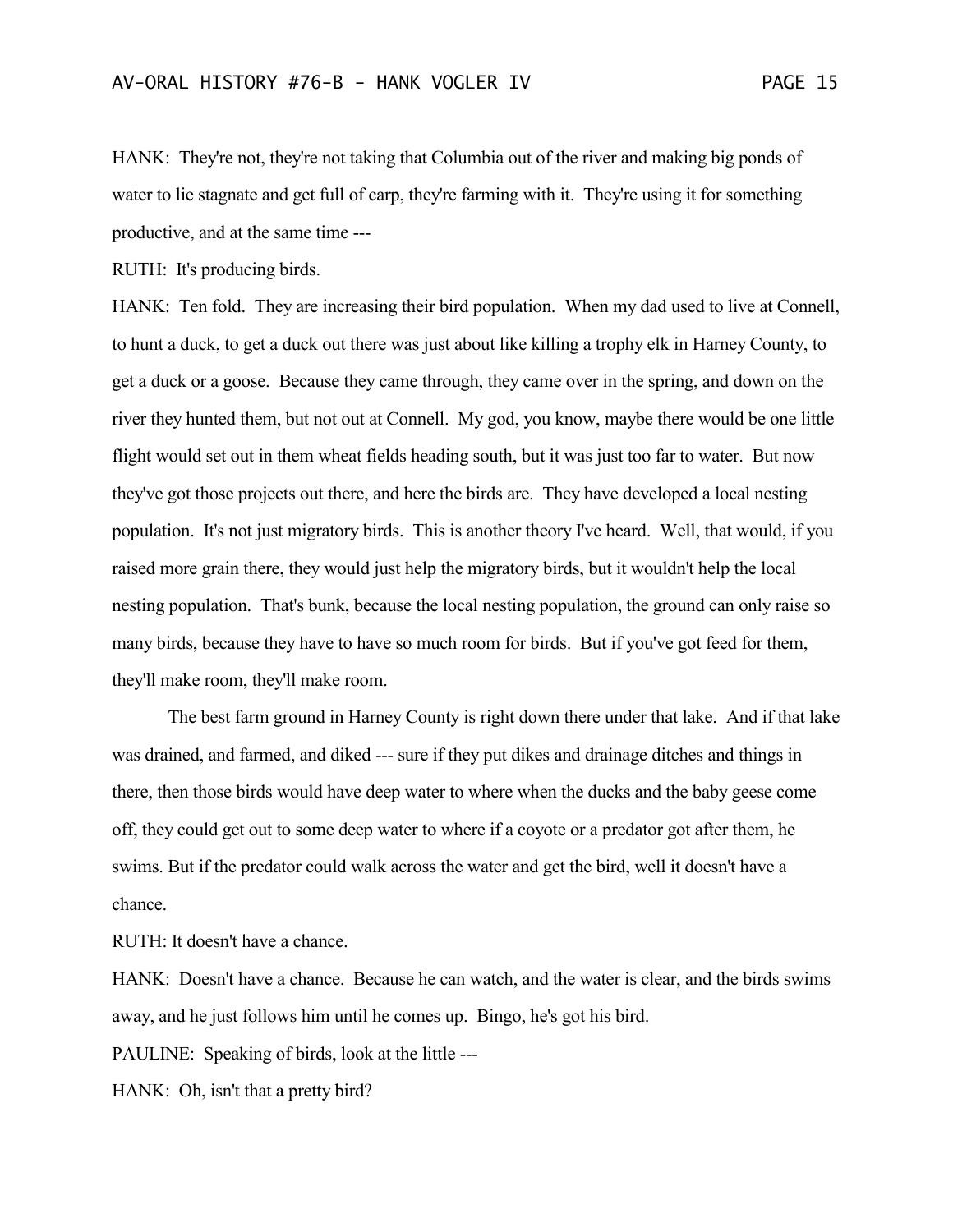RUTH: Oh, wow.

HANK: What kind of bird is that?

PAULINE: Well, I think it must be a tanager, but I'm not sure. I'll have to go home and get my bird book out.

HANK: We've got some resident humming birds that come in every year too.

PAULINE: It's not big enough to be a tanager.

HANK: ... now all right, let's say, let's preserve a small part of it, but, you know, why the whole thing.

RUTH: Yeah.

HANK: You wouldn't need that, even for migratory birds. As far as that goes, I suppose if they were migratory birds, they'd use that Harney Lake, it's some place to set. If they had a place for at night to set, to go out to feed the next day, they could use Harney Lake. I'm sure they would find a place to set. I've seen them camp right out in these fields all night and never leave, you know. So I don't see why you have to, you know, the only way they are going to get this back to nature is if everybody moves back to Europe.

RUTH: Yeah.

PAULINE: Well, the thing of it is, is that conditions have been changed down there by man, and you can't get away from that. Because you've got to go back to prehistoric times before Indians. Because the Indian managed the lake by burning it, and one thing and another. And then the, just the climatic cycle of dry years and wet years. The thing would dry up, and the water flowed through from one lake to the other, and washed, and one thing and another. It's all been changed by man, and you can't call it natural.

HANK: If they wanted to make a lake out of that water, what would be wrong with opening up that Princeton gap again and running it down there and building a big reservoir on that South Fork, in that canyon some down there, and sell that water down to Vale and around Ontario where they've got the growing season, you know. There's land, I'm sure, that they would love to have that water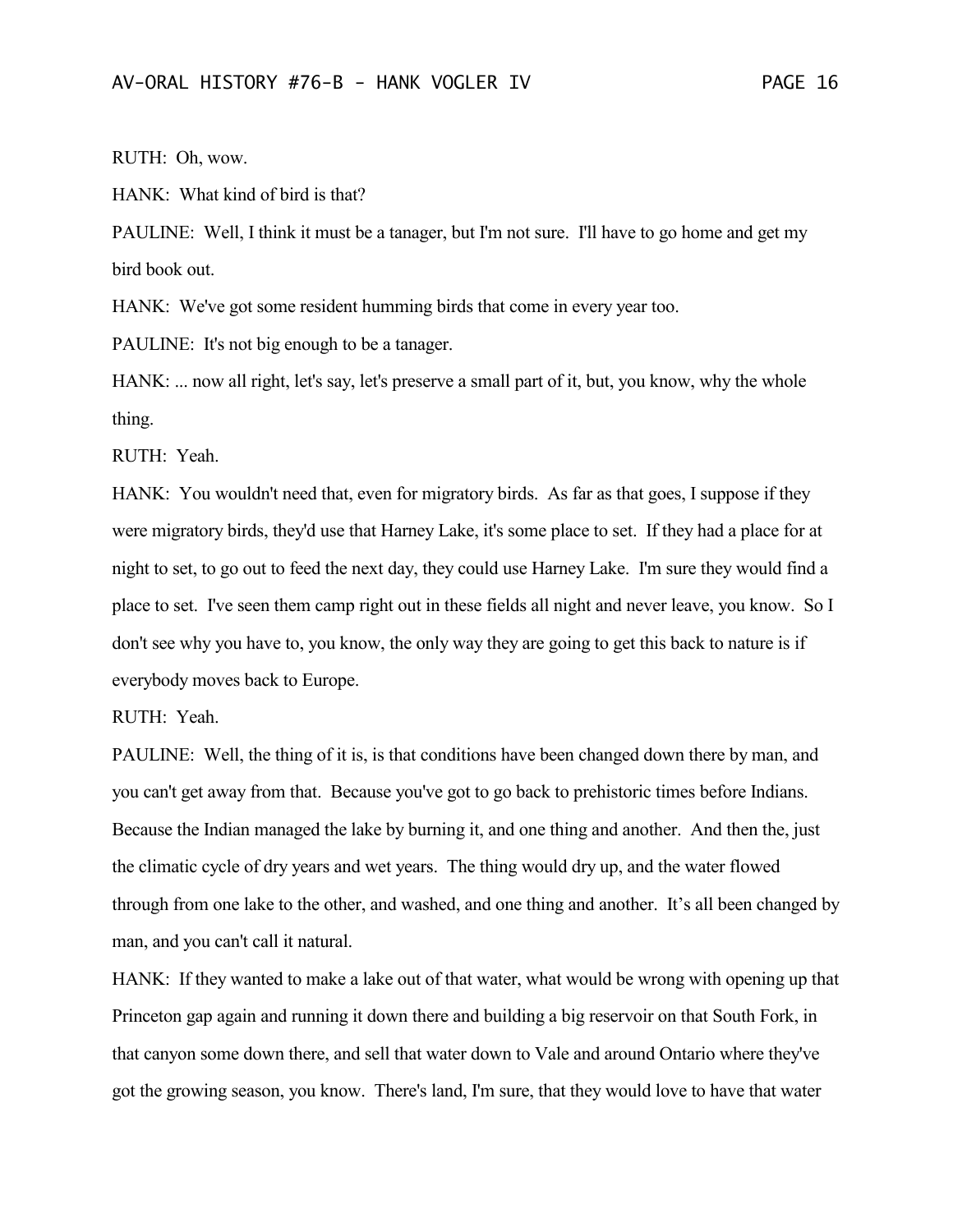down there. And then you would have your big lake.

But Steens Mountain produces the most amount of water for that lake, because of agricultural practices on this end. And the water flow, it has been proven that more water flows out of the Steens than does out of the Silvies Drainage. And then you have more agriculture use up on this end of it.

But no, if they would --- and they talk about putting this under an irrigation project, and building that Silvies Dam, why that's insanity. Because when this house was new and being built, these guys were homesteading the high ridges and getting water rights on the high ridges to where if they had water on the land that they applied for water rights, they could flood a 1,000 acres around it. And then they homesteaded ... they could too, you know, and bought them up. But by putting a river project on this, you're talking an assessment against the land of around anywhere from a \$1,000 to \$1,500 an acre, by the time you got it into something that is producing. And we just don't have the climate, and we just don't have the ---

RUTH: Yeah, and you don't have the season for growing.

HANK: No. If you had a 180 days I could see it. But now --- and that would be a very expensive project. But how expensive would it be to put a sump out in the middle of that lake and run a couple of miles of pipe, with very little lift. You'd have a high volume pump with a little lift. And then sell that water; it'd be metered out by the gallon practically. And you could meter it out. They could run ditches or sprinklers off of it. It would be a real cheap project. And all this excess nonused water would be suddenly; grow something. Besides you'd have all that lakebed down there to farm. And it would still get wet every year as the lake filled up. And then when she filled up, turn your irrigation water on, and suck her down. That would control your carp population.

RUTH: They really need something to control that carp population. Every time we fly over that, it's just one brown pool after another.

HANK: Oh yeah, it's full of carp.

PAULINE: That all used to be open, is what people tell me. That all used to be one big open